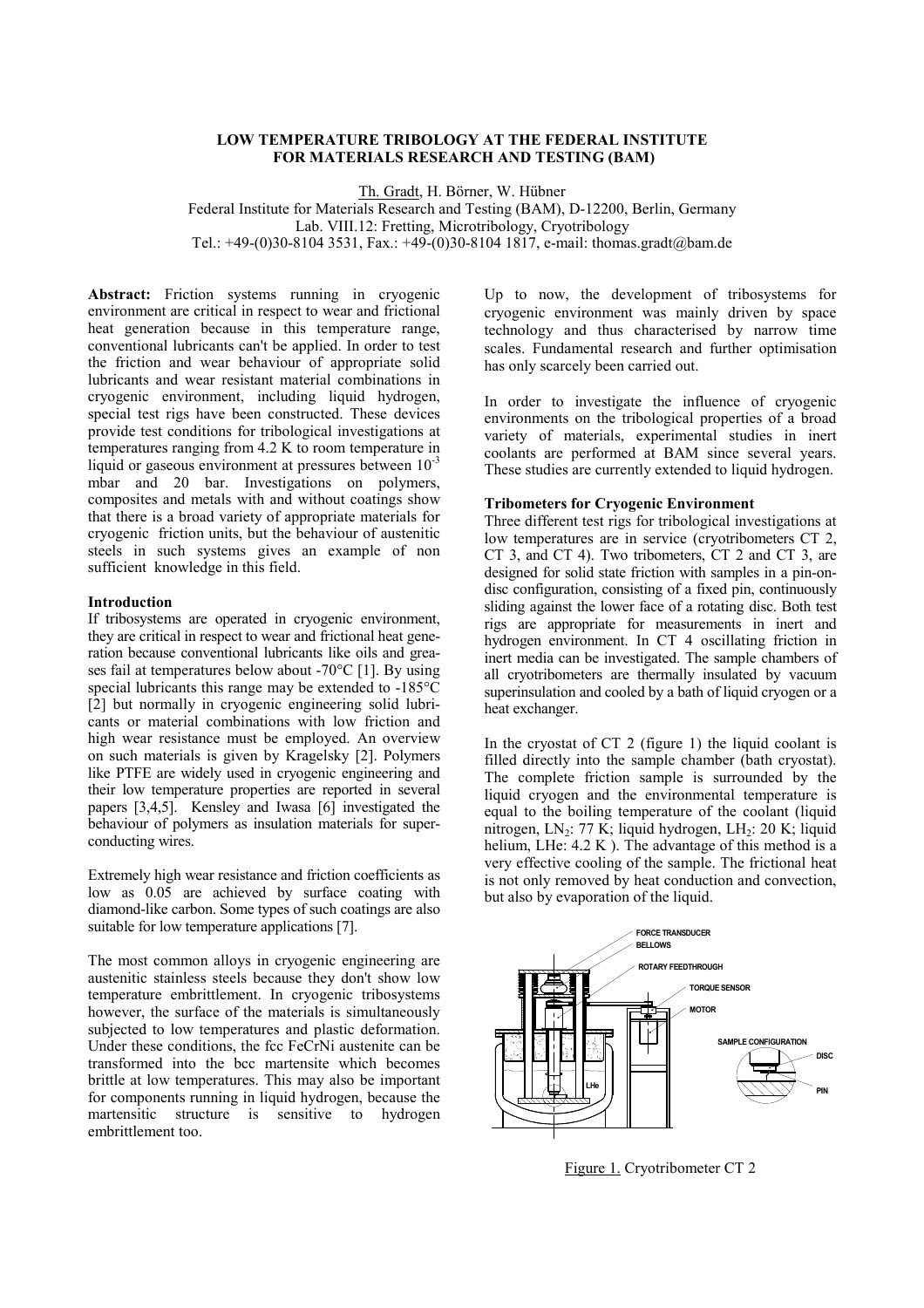Loading is performed by means of a gas bellows which acts on a frame with the fixed sample (pin) mounted on its lower beam. The mechanical stability of this assembly allows normal forces up to 500 N. The rotating journal is sealed by a ferrofluidic rotary feedthrough at the top flange of the cryostat. The maximum rotation speed is  $3000 \text{ min}^{-1}$  resulting in a relative velocity of 6 m/s at the friction contact. The friction force can be measured by means of a torque sensor on top of the motor journal or by a beam force transducer similar to the one shown in figure 3.

The tribometer CT 3 (figure 2) can be used as a bath cryostat too, but its sample chamber can also be cooled by a heat exchanger. In this case the sample is surrounded by a contact gas (usually helium) and the coolant is pumped through the heat exchanger, evaporates there and removes heat from the inner vessel (continuous flow cryostat operation). Thus, it is possible to adjust the temperature between 4.2 K (with LHe cooling) and room temperature independently from the pressure. There is no limitation to an equilibrium state of the boiling cooling liquid as in a bath cryostat. The pressure in the sample chamber can be increased up to 20 bar which allows investigations of tribosystems in hydrogen environment above the critical point (critical point of H<sub>2</sub>:  $T = 33$  K;  $p = 13$  bar). This is of importance for the design of high performance hydrogen pumps.



Figure 2: Cryotribometer and bearing test rig CT 3

While in CT 2 the loading unit is at room temperature, in CT 3 loading and force measurement are performed close to the friction couple in the cold part. Therefore, the combined units shown in figure 3, are employed. The sample holder for the counterbody is directly mounted on a two dimensional beam force transducer for measuring the normal and the friction force. Loading is established by pressurized He-gas which acts on a piston that presses a beam with the sample holder upwards against the lower face of the rotating disc. Similar to CT2 the maximum rotation speed is 3000 min<sup>-1</sup> but the normal force is limited to 100 N for pin-on-disc samples. CT 3 is also appropriate for tests of sliding and roller bearings. In this case the required pre-loading is achieved by pressing two bearings against each other by means of screwed joints.



Figure 3: Combined loading and force measuring unit for low temperatures

The tribometer for oscillating sliding CT 4 (figure 4) is integrated in a  $LN_2$ -dewar which is also equipped with a heat exchanger for flow cryostat operation. With LHecooling and low thermal loads, temperatures close to 4.2 K in gaseous environment are possible. The tribometer insert is designed for loads up to 10 N, a stroke between 0.1 and 5 mm, and a maximum frequency of  $10 s<sup>-1</sup>$ .



Figure 4: Cryotribometer for oscillating friction CT 4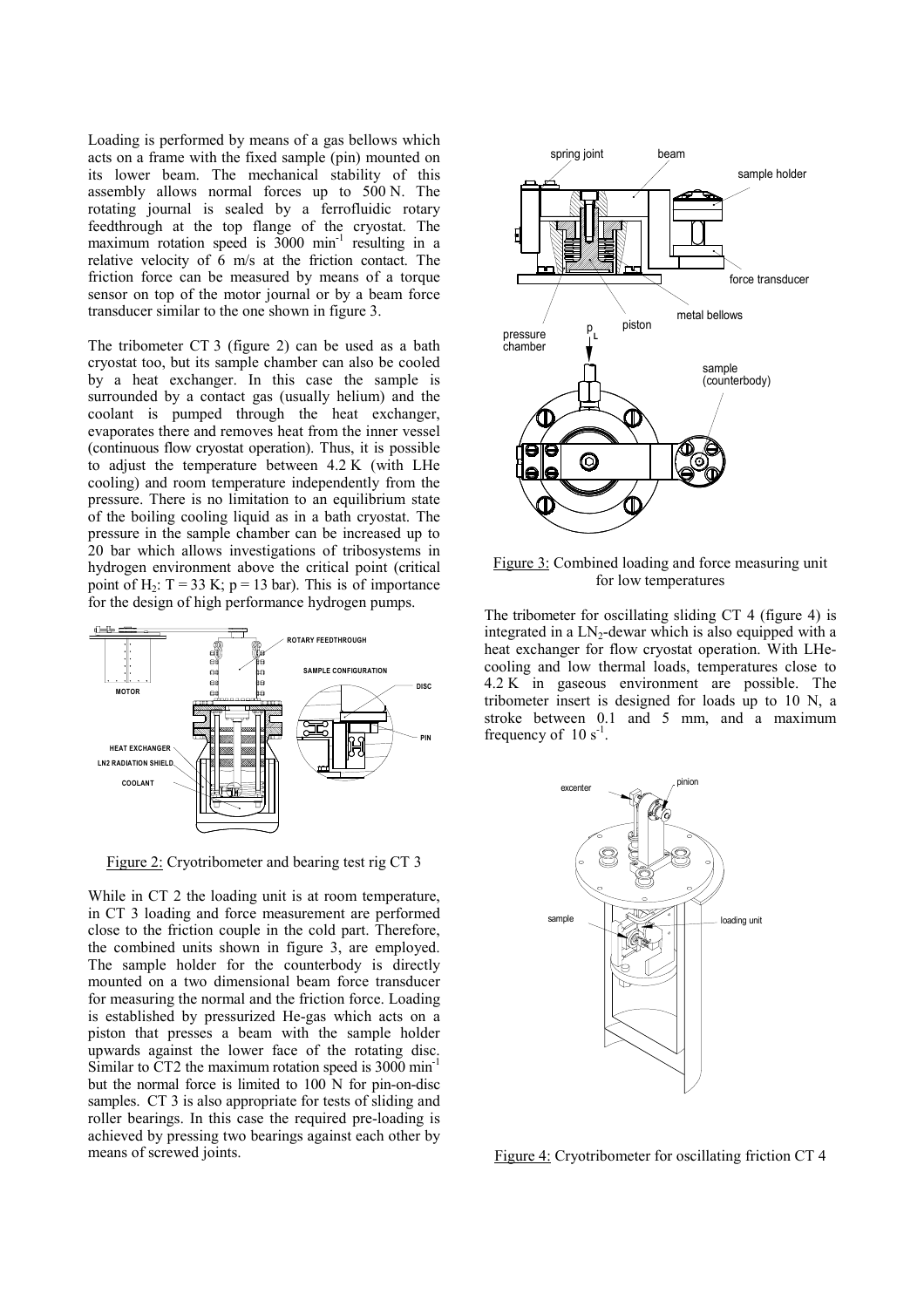As standard parameters for sliding friction, a normal force of 5 N, a sliding velocity of  $\overline{0.2}$  ms<sup>-1</sup> and 1800 m sliding distance were chosen. Wherever possible, every material combination is tested under the standard parameters to get an overview over the behaviour of a broad variety of material combination under comparable conditions. For individual experimental programs, the test parameters can be changed within a wide range.

Before inserting the pin-on-disc assembly into the cryostat the sample surfaces are cleaned with ethanol. To remove any residual gases and condensed liquids from the sample chamber it is evacuated to a pressure below  $10^{-3}$  mbar and filled with pure He-gas. The pump-down-refill cycle is repeated three times. During the experiment the sliding force and the displacement of the pin are measured. After the measurement the wear scars of both bodies are examined by profilometry, light, electron and atomic force microscopy.

# **Results**

Up to now, the tribological investigations at low temperatures at BAM are focussed on the behaviour of polymers [8], polymer composites [9,10], amorphous diamond-like carbon (ADLC)-coatings [11], and austenitic stainless steels [12-14] in inert environments like liquid nitrogen and helium.

Polymer materials are of interest because they combine high strength with low density and good tribological properties at low temperatures. The use of these materials is mainly limited by the temperature dependence of their mechanical properties [15-17] which may vary from high strength to viscous flow within a relatively small temperature range. At low temperatures properties like Young's Modulus, yield strength, and hardness are significantly higher which makes materials like PTFE even more wear resistant than at room temperature. A smaller real contact area causes also lower friction. The results of the measurements on several polymers have been published elsewhere [8-10]. Because the polymers with proven good properties in cryogenic tribosystems are not affected by hydrogen environment they are already applied or good candidates for such applications.

To study the stability of the austenitic structure of FeCrNi alloys in cryogenic tribosystems, steel-discs with different compositions (DIN EN1.4301, DIN EN 1.4439, DIN EN 1.4958, DIN EN 1.4591) were tested against  $Al_2O_3$ -balls [12-14]. With the exception of steel 1.4591, which did not show any transformation, all tested materials showed an increasing amount of friction-induced martensite with decreasing temperature. At about 20 K a maximum is reached, and at LHe temperature the proportion of transformed material is reduced again. This behaviour agrees with results of low temperature tensile tests [19].

SEM images indicated that the distribution of transformed material corresponds to the distribution of re-transferred wear particles onto the worn surface [20]. Wear debris is the most severely deformed part of the sample surface. It can be stated that martensite generation during tribological stressing depends on deformation behaviour of the material to a greater extent than on the temperature.

After running in liquid hydrogen samples of all materials, including the stable steel 1.4591, showed small cracks in the wear tracks. This indicates that hydrogen embrittlement is not limited to areas which experience martensite transformation. This study will be continued and results of the first measurements are published elsewhere in detail [13].

Amorphous diamond like carbon (ADLC)-coatings have very low friction coefficients and good wear resistance in dry sliding at room temperature. For testing the suitability of carbon coatings for cryogenic applications, several types of single- or multilayer metal containing (Me-C:H-)coatings, some variants of experimental PCVD-coatings (a-C:H) without any additives, and a silicon containing (Si-C:H-)coating were investigated. The coatings had a thickness off 1- 10 µm and were deposited on austenitic CrNi-steel discs. The friction coefficient at room temperature was about 0.05 for all coatings. Counterbodies were 10 mm-balls made from AISI 52100 bearing steel or in some cases  $Al_2O_3$ .

At cryogenic temperatures considerable differences occurred in the wear behaviour but also during running in. Under all test conditions, the Si-C:H-coatings had the lowest friction coefficient and low continuous wear without catastrophic failure within the test distance, while the other coating types often failed due to rapid delamination. After running in the friction coefficient of the Si-C:H-coatings showed steady state values between 0.05 and 0.3 [11].

In order to test a configuration which is closer to applications, two discs with Si-C:H-coatings were tested in liquid helium in a flat-on-flat geometry. During the tests the normal force was increased from 10 to 25 N and the sliding velocity at the outer diameter from 0.2 to 1.0 m/s. For a sliding distance of 1500 m the friction coefficient was as low as at room temperature (0.05). Then an increasing friction indicated coating failure and the test was stopped. However, the subsequent surface examination showed nearly no wear. Only some small scratches, probably caused by wear debris, were visible. If the wear debris is continuously removed from the contact area it can be expected that these ADLC-coatings keep their good wear protection and lubricating properties for a long duration even at LHe-temperature.

# **Conclusion**

Three devices for friction and wear tests in cryogenic liquid and gaseous environment are in service. Two of them are also appropriate for investigations in liquid and